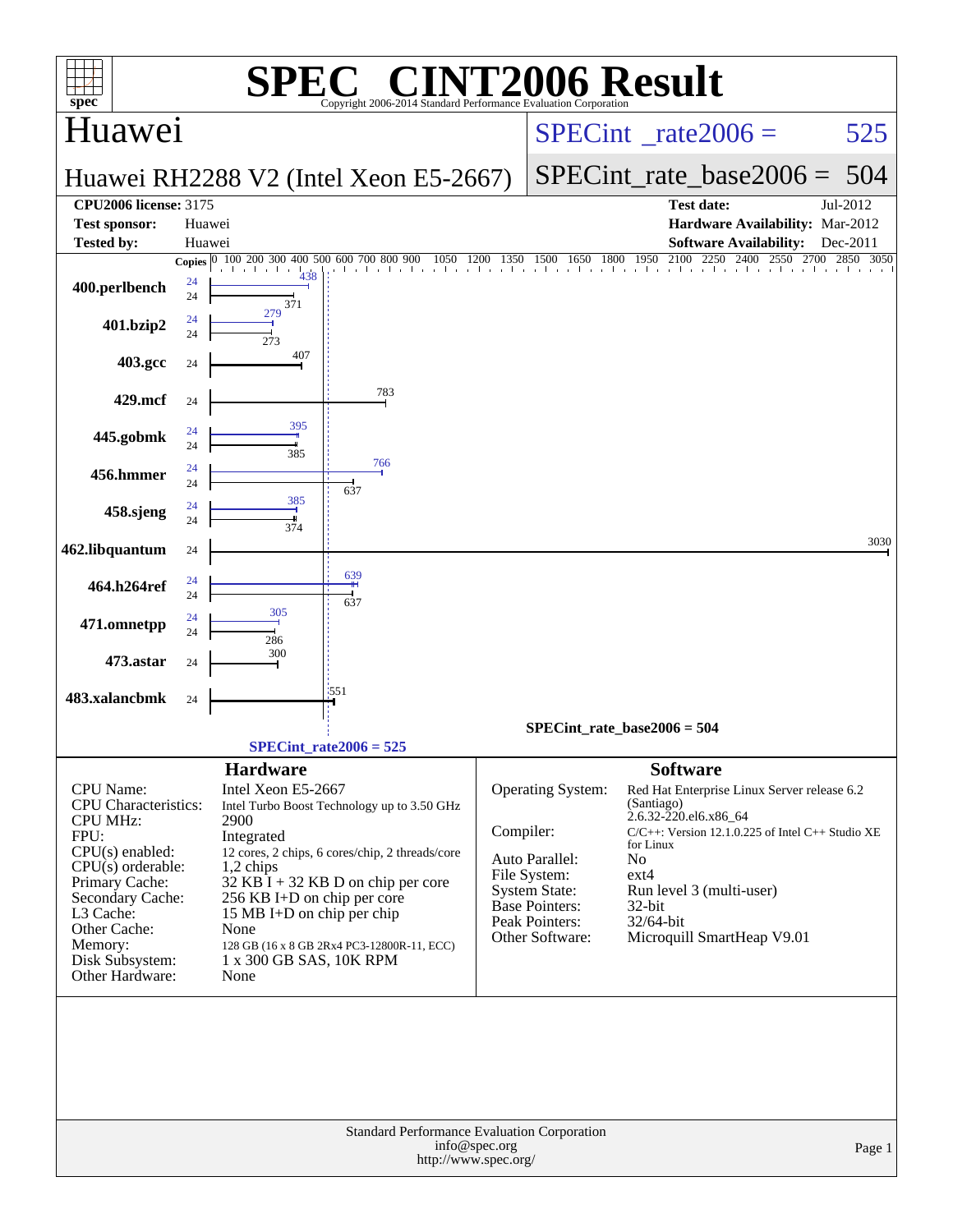

#### Huawei

### SPECint rate $2006 = 525$

Huawei RH2288 V2 (Intel Xeon E5-2667)

[SPECint\\_rate\\_base2006 =](http://www.spec.org/auto/cpu2006/Docs/result-fields.html#SPECintratebase2006) 504

**[CPU2006 license:](http://www.spec.org/auto/cpu2006/Docs/result-fields.html#CPU2006license)** 3175 **[Test date:](http://www.spec.org/auto/cpu2006/Docs/result-fields.html#Testdate)** Jul-2012

**[Test sponsor:](http://www.spec.org/auto/cpu2006/Docs/result-fields.html#Testsponsor)** Huawei **[Hardware Availability:](http://www.spec.org/auto/cpu2006/Docs/result-fields.html#HardwareAvailability)** Mar-2012 **[Tested by:](http://www.spec.org/auto/cpu2006/Docs/result-fields.html#Testedby)** Huawei **[Software Availability:](http://www.spec.org/auto/cpu2006/Docs/result-fields.html#SoftwareAvailability)** Dec-2011

#### **[Results Table](http://www.spec.org/auto/cpu2006/Docs/result-fields.html#ResultsTable)**

|                                                                                                          | <b>Base</b>   |                |            |                |       |                |                  |               | <b>Peak</b>    |              |                |              |                |              |  |
|----------------------------------------------------------------------------------------------------------|---------------|----------------|------------|----------------|-------|----------------|------------------|---------------|----------------|--------------|----------------|--------------|----------------|--------------|--|
| <b>Benchmark</b>                                                                                         | <b>Copies</b> | <b>Seconds</b> | Ratio      | <b>Seconds</b> | Ratio | <b>Seconds</b> | Ratio            | <b>Copies</b> | <b>Seconds</b> | <b>Ratio</b> | <b>Seconds</b> | <b>Ratio</b> | <b>Seconds</b> | <b>Ratio</b> |  |
| 400.perlbench                                                                                            | 24            | 631            | 371        | 631            | 371   | 632            | 371              | 24            | 534            | 439          | 535            | 438          | 536            | 437          |  |
| 401.bzip2                                                                                                | 24            | 848            | 273        | 850            | 273   | 849            | 273              | 24            | 838            | 276          | 830            | <u>279</u>   | 829            | 279          |  |
| $403.\mathrm{gcc}$                                                                                       | 24            | 478            | 404        | 475            | 407   | 474            | 407              | 24            | 478            | 404          | 475            | 407          | 474            | 407          |  |
| $429$ .mcf                                                                                               | 24            | 280            | 783        | 280            | 783   | 279            | 784              | 24            | 280            | 783          | 280            | 783          | 279            | 784          |  |
| 445.gobmk                                                                                                | 24            | 652            | 386        | 654            | 385   | 667            | 378              | 24            | 638            | 395          | 637            | 395          | 651            | 387          |  |
| 456.hmmer                                                                                                | 24            | 352            | 637        | 352            | 635   | 351            | 638              | 24            | 293            | 764          | 292            | 766          | 292            | 767          |  |
| $458$ .sjeng                                                                                             | 24            | 762            | 381        | 778            | 373   | 777            | 374              | 24            | 755            | 385          | 758            | 383          | 755            | 385          |  |
| 462.libquantum                                                                                           | 24            | 164            | 3030       | 164            | 3030  | 164            | 3030             | 24            | 164            | 3030         | 164            | 3030         | 164            | 3030         |  |
| 464.h264ref                                                                                              | 24            | 839            | 633        | 833            | 637   | 834            | 637              | 24            | 838            | 634          | 808            | 658          | 831            | 639          |  |
| 471.omnetpp                                                                                              | 24            | 524            | 286        | 524            | 286   | 525            | <b>286</b>       | 24            | 491            | 306          | 492            | 305          | 492            | 305          |  |
| $473$ . astar                                                                                            | 24            | 561            | <b>300</b> | 561            | 300   | 563            | 299 <sub>1</sub> | 24            | 561            | 300          | 561            | 300          | 563            | 299          |  |
| 483.xalancbmk                                                                                            | 24            | 301            | 551        | 298            | 556   | 301            | <b>550</b>       | 24            | 301            | 551          | 298            | 556          | 301            | 550          |  |
| Results appear in the order in which they were run. Bold underlined text indicates a median measurement. |               |                |            |                |       |                |                  |               |                |              |                |              |                |              |  |

#### **[Submit Notes](http://www.spec.org/auto/cpu2006/Docs/result-fields.html#SubmitNotes)**

 The numactl mechanism was used to bind copies to processors. The config file option 'submit' was used to generate numactl commands to bind each copy to a specific processor. For details, please see the config file.

#### **[Operating System Notes](http://www.spec.org/auto/cpu2006/Docs/result-fields.html#OperatingSystemNotes)**

 Stack size set to unlimited using "ulimit -s unlimited" Transparent Huge Pages enabled with: echo always > /sys/kernel/mm/redhat\_transparent\_hugepage/enabled Filesystem page cache cleared with:<br>echo 1> /proc/sys/vm/drop cac /proc/sys/vm/drop\_caches runspec command invoked through numactl i.e.: numactl --interleave=all runspec <etc> Select only test related files when installing the operating system

#### **[Platform Notes](http://www.spec.org/auto/cpu2006/Docs/result-fields.html#PlatformNotes)**

 BIOS configuration: Set Power Efficiency Mode to Performance Baseboard Management Controller used to adjust the fan speed to 100% Sysinfo program /spec/config/sysinfo.rev6800 \$Rev: 6800 \$ \$Date:: 2011-10-11 #\$ 6f2ebdff5032aaa42e583f96b07f99d3 running on RH62-rebuild Sat Jul 28 14:05:22 2012

 This section contains SUT (System Under Test) info as seen by some common utilities. To remove or add to this section, see: <http://www.spec.org/cpu2006/Docs/config.html#sysinfo> Continued on next page

> Standard Performance Evaluation Corporation [info@spec.org](mailto:info@spec.org) <http://www.spec.org/>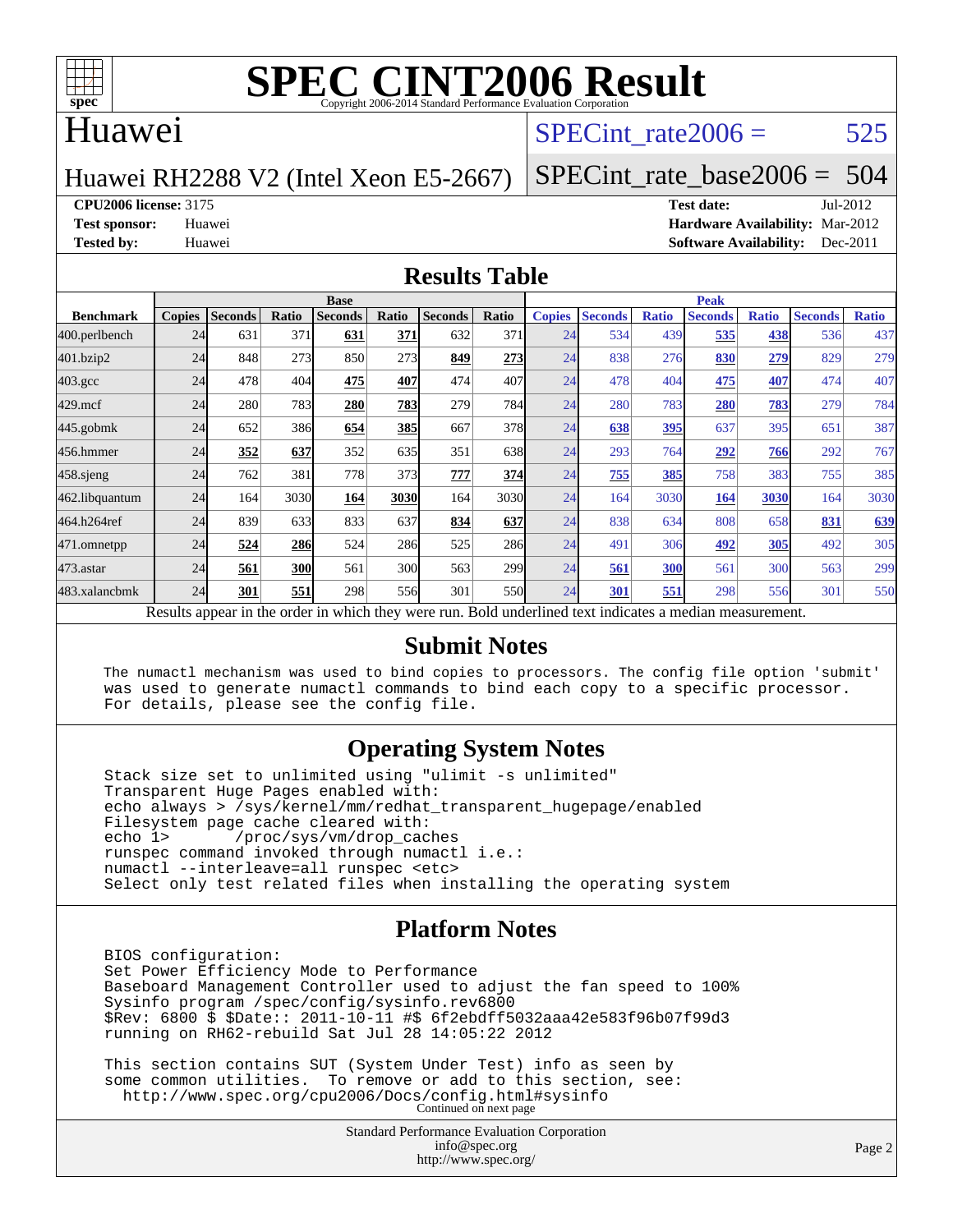

#### Huawei

SPECint rate $2006 = 525$ 

Huawei RH2288 V2 (Intel Xeon E5-2667)

[SPECint\\_rate\\_base2006 =](http://www.spec.org/auto/cpu2006/Docs/result-fields.html#SPECintratebase2006) 504

**[CPU2006 license:](http://www.spec.org/auto/cpu2006/Docs/result-fields.html#CPU2006license)** 3175 **[Test date:](http://www.spec.org/auto/cpu2006/Docs/result-fields.html#Testdate)** Jul-2012 **[Test sponsor:](http://www.spec.org/auto/cpu2006/Docs/result-fields.html#Testsponsor)** Huawei **[Hardware Availability:](http://www.spec.org/auto/cpu2006/Docs/result-fields.html#HardwareAvailability)** Mar-2012 **[Tested by:](http://www.spec.org/auto/cpu2006/Docs/result-fields.html#Testedby)** Huawei **[Software Availability:](http://www.spec.org/auto/cpu2006/Docs/result-fields.html#SoftwareAvailability)** Dec-2011

#### **[Platform Notes \(Continued\)](http://www.spec.org/auto/cpu2006/Docs/result-fields.html#PlatformNotes)**

 From /proc/cpuinfo model name : Intel(R) Xeon(R) CPU E5-2667 0 @ 2.90GHz 2 "physical id"s (chips) 24 "processors" cores, siblings (Caution: counting these is hw and system dependent. The following excerpts from /proc/cpuinfo might not be reliable. Use with caution.) cpu cores : 6 siblings : 12 physical 0: cores 0 1 2 3 4 5 physical 1: cores 0 1 2 3 4 5 cache size : 15360 KB From /proc/meminfo MemTotal: 132124032 kB<br>HugePages Total: 0 HugePages\_Total: 0 Hugepagesize: 2048 kB From /etc/\*release\* /etc/\*version\* redhat-release: Red Hat Enterprise Linux Server release 6.2 (Santiago) system-release: Red Hat Enterprise Linux Server release 6.2 (Santiago) system-release-cpe: cpe:/o:redhat:enterprise\_linux:6server:ga:server uname -a: Linux RH62-rebuild 2.6.32-220.el6.x86\_64 #1 SMP Wed Nov 9 08:03:13 EST 2011 x86\_64 x86\_64 x86\_64 GNU/Linux run-level 3 Jul 28 14:00 SPEC is set to: /spec<br>Filesystem Type Type Size Used Avail Use% Mounted on<br>ext4 289G 85G 190G 31% / /dev/sda1 ext4 289G 85G 190G 31% / Additional information from dmidecode: (End of data from sysinfo program)

#### **[General Notes](http://www.spec.org/auto/cpu2006/Docs/result-fields.html#GeneralNotes)**

Environment variables set by runspec before the start of the run: LD\_LIBRARY\_PATH = "/spec/libs/32:/spec/libs/64" Binaries compiled on a system with 1x Core i7-860 CPU + 8GB memory using RHEL5.5

#### **[Base Compiler Invocation](http://www.spec.org/auto/cpu2006/Docs/result-fields.html#BaseCompilerInvocation)**

[C benchmarks](http://www.spec.org/auto/cpu2006/Docs/result-fields.html#Cbenchmarks):  $inc -m32$ 

Continued on next page

Standard Performance Evaluation Corporation [info@spec.org](mailto:info@spec.org) <http://www.spec.org/>

Page 3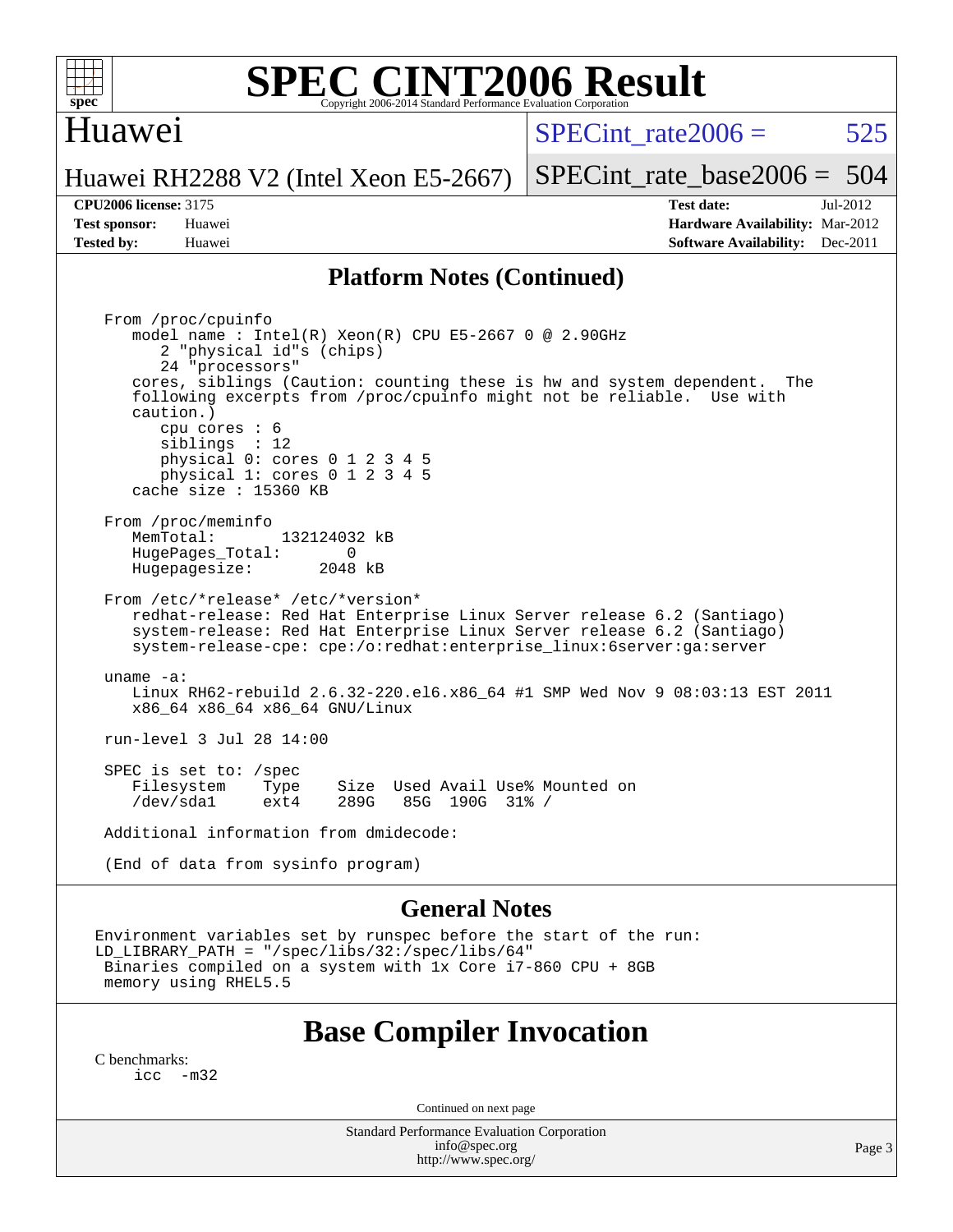| <b>SPEC CINT2006 Result</b><br>spec<br>Convright 2006-2014 Standard Performance Evaluation Corporation                                        |                                                                                                               |  |  |  |  |  |  |  |
|-----------------------------------------------------------------------------------------------------------------------------------------------|---------------------------------------------------------------------------------------------------------------|--|--|--|--|--|--|--|
| Huawei                                                                                                                                        | 525<br>SPECint rate $2006 =$                                                                                  |  |  |  |  |  |  |  |
| Huawei RH2288 V2 (Intel Xeon E5-2667)                                                                                                         | $SPECint_rate_base2006 = 504$                                                                                 |  |  |  |  |  |  |  |
| <b>CPU2006 license: 3175</b><br><b>Test sponsor:</b><br>Huawei<br><b>Tested by:</b><br>Huawei                                                 | <b>Test date:</b><br>Jul-2012<br>Hardware Availability: Mar-2012<br><b>Software Availability:</b><br>Dec-2011 |  |  |  |  |  |  |  |
| <b>Base Compiler Invocation (Continued)</b><br>$C_{++}$ benchmarks:<br>icpc -m32                                                              |                                                                                                               |  |  |  |  |  |  |  |
| <b>Base Portability Flags</b><br>400.perlbench: -DSPEC_CPU_LINUX_IA32<br>462.libquantum: -DSPEC_CPU_LINUX<br>483.xalancbmk: - DSPEC CPU LINUX |                                                                                                               |  |  |  |  |  |  |  |
| <b>Base Optimization Flags</b>                                                                                                                |                                                                                                               |  |  |  |  |  |  |  |
| C benchmarks:<br>-xSSE4.2 -ipo -03 -no-prec-div -opt-prefetch -opt-mem-layout-trans=3                                                         |                                                                                                               |  |  |  |  |  |  |  |
| $C_{++}$ benchmarks:<br>-xSSE4.2 -ipo -03 -no-prec-div -opt-prefetch -opt-mem-layout-trans=3<br>-Wl,-z, muldefs -L/smartheap -lsmartheap      |                                                                                                               |  |  |  |  |  |  |  |
| <b>Base Other Flags</b>                                                                                                                       |                                                                                                               |  |  |  |  |  |  |  |
| C benchmarks:                                                                                                                                 |                                                                                                               |  |  |  |  |  |  |  |
| 403.gcc: -Dalloca=_alloca                                                                                                                     |                                                                                                               |  |  |  |  |  |  |  |

# **[Peak Compiler Invocation](http://www.spec.org/auto/cpu2006/Docs/result-fields.html#PeakCompilerInvocation)**

[C benchmarks \(except as noted below\)](http://www.spec.org/auto/cpu2006/Docs/result-fields.html#Cbenchmarksexceptasnotedbelow): [icc -m32](http://www.spec.org/cpu2006/results/res2012q3/cpu2006-20120806-24076.flags.html#user_CCpeak_intel_icc_5ff4a39e364c98233615fdd38438c6f2)

400.perlbench: [icc -m64](http://www.spec.org/cpu2006/results/res2012q3/cpu2006-20120806-24076.flags.html#user_peakCCLD400_perlbench_intel_icc_64bit_bda6cc9af1fdbb0edc3795bac97ada53)

401.bzip2: [icc -m64](http://www.spec.org/cpu2006/results/res2012q3/cpu2006-20120806-24076.flags.html#user_peakCCLD401_bzip2_intel_icc_64bit_bda6cc9af1fdbb0edc3795bac97ada53)

456.hmmer: [icc -m64](http://www.spec.org/cpu2006/results/res2012q3/cpu2006-20120806-24076.flags.html#user_peakCCLD456_hmmer_intel_icc_64bit_bda6cc9af1fdbb0edc3795bac97ada53)

458.sjeng: [icc -m64](http://www.spec.org/cpu2006/results/res2012q3/cpu2006-20120806-24076.flags.html#user_peakCCLD458_sjeng_intel_icc_64bit_bda6cc9af1fdbb0edc3795bac97ada53)

[C++ benchmarks:](http://www.spec.org/auto/cpu2006/Docs/result-fields.html#CXXbenchmarks) [icpc -m32](http://www.spec.org/cpu2006/results/res2012q3/cpu2006-20120806-24076.flags.html#user_CXXpeak_intel_icpc_4e5a5ef1a53fd332b3c49e69c3330699)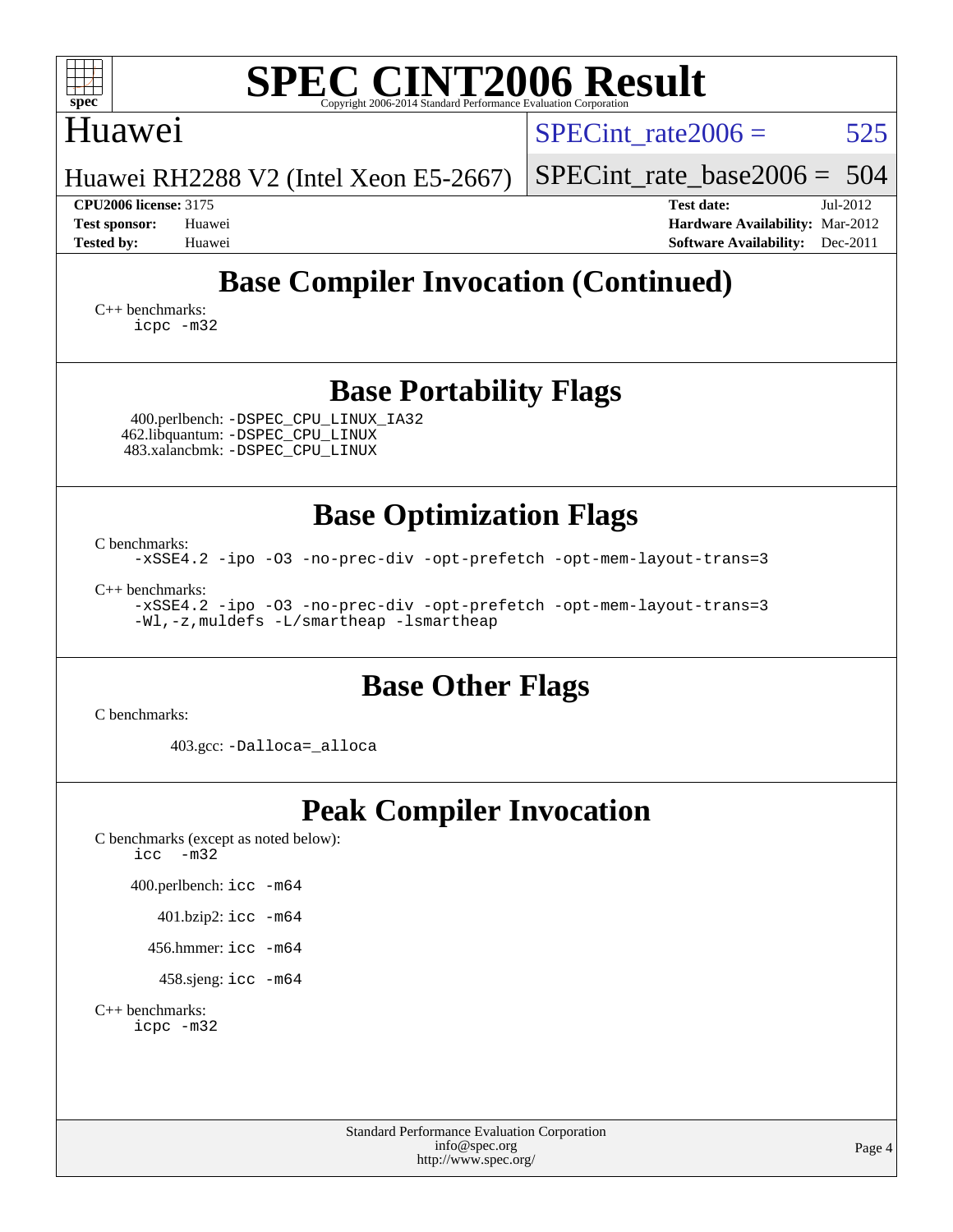

### Huawei

SPECint rate $2006 = 525$ 

Huawei RH2288 V2 (Intel Xeon E5-2667)

[SPECint\\_rate\\_base2006 =](http://www.spec.org/auto/cpu2006/Docs/result-fields.html#SPECintratebase2006) 504

**[CPU2006 license:](http://www.spec.org/auto/cpu2006/Docs/result-fields.html#CPU2006license)** 3175 **[Test date:](http://www.spec.org/auto/cpu2006/Docs/result-fields.html#Testdate)** Jul-2012 **[Test sponsor:](http://www.spec.org/auto/cpu2006/Docs/result-fields.html#Testsponsor)** Huawei **[Hardware Availability:](http://www.spec.org/auto/cpu2006/Docs/result-fields.html#HardwareAvailability)** Mar-2012 **[Tested by:](http://www.spec.org/auto/cpu2006/Docs/result-fields.html#Testedby)** Huawei **[Software Availability:](http://www.spec.org/auto/cpu2006/Docs/result-fields.html#SoftwareAvailability)** Dec-2011

### **[Peak Portability Flags](http://www.spec.org/auto/cpu2006/Docs/result-fields.html#PeakPortabilityFlags)**

 400.perlbench: [-DSPEC\\_CPU\\_LP64](http://www.spec.org/cpu2006/results/res2012q3/cpu2006-20120806-24076.flags.html#b400.perlbench_peakCPORTABILITY_DSPEC_CPU_LP64) [-DSPEC\\_CPU\\_LINUX\\_X64](http://www.spec.org/cpu2006/results/res2012q3/cpu2006-20120806-24076.flags.html#b400.perlbench_peakCPORTABILITY_DSPEC_CPU_LINUX_X64) 401.bzip2: [-DSPEC\\_CPU\\_LP64](http://www.spec.org/cpu2006/results/res2012q3/cpu2006-20120806-24076.flags.html#suite_peakCPORTABILITY401_bzip2_DSPEC_CPU_LP64) 456.hmmer: [-DSPEC\\_CPU\\_LP64](http://www.spec.org/cpu2006/results/res2012q3/cpu2006-20120806-24076.flags.html#suite_peakCPORTABILITY456_hmmer_DSPEC_CPU_LP64) 458.sjeng: [-DSPEC\\_CPU\\_LP64](http://www.spec.org/cpu2006/results/res2012q3/cpu2006-20120806-24076.flags.html#suite_peakCPORTABILITY458_sjeng_DSPEC_CPU_LP64) 462.libquantum: [-DSPEC\\_CPU\\_LINUX](http://www.spec.org/cpu2006/results/res2012q3/cpu2006-20120806-24076.flags.html#b462.libquantum_peakCPORTABILITY_DSPEC_CPU_LINUX) 483.xalancbmk: [-DSPEC\\_CPU\\_LINUX](http://www.spec.org/cpu2006/results/res2012q3/cpu2006-20120806-24076.flags.html#b483.xalancbmk_peakCXXPORTABILITY_DSPEC_CPU_LINUX)

## **[Peak Optimization Flags](http://www.spec.org/auto/cpu2006/Docs/result-fields.html#PeakOptimizationFlags)**

[C benchmarks](http://www.spec.org/auto/cpu2006/Docs/result-fields.html#Cbenchmarks):

 400.perlbench: [-xSSE4.2](http://www.spec.org/cpu2006/results/res2012q3/cpu2006-20120806-24076.flags.html#user_peakPASS2_CFLAGSPASS2_LDCFLAGS400_perlbench_f-xSSE42_f91528193cf0b216347adb8b939d4107)(pass 2) [-prof-gen](http://www.spec.org/cpu2006/results/res2012q3/cpu2006-20120806-24076.flags.html#user_peakPASS1_CFLAGSPASS1_LDCFLAGS400_perlbench_prof_gen_e43856698f6ca7b7e442dfd80e94a8fc)(pass 1) [-ipo](http://www.spec.org/cpu2006/results/res2012q3/cpu2006-20120806-24076.flags.html#user_peakPASS2_CFLAGSPASS2_LDCFLAGS400_perlbench_f-ipo)(pass 2) [-O3](http://www.spec.org/cpu2006/results/res2012q3/cpu2006-20120806-24076.flags.html#user_peakPASS2_CFLAGSPASS2_LDCFLAGS400_perlbench_f-O3)(pass 2) [-no-prec-div](http://www.spec.org/cpu2006/results/res2012q3/cpu2006-20120806-24076.flags.html#user_peakPASS2_CFLAGSPASS2_LDCFLAGS400_perlbench_f-no-prec-div)(pass 2) [-prof-use](http://www.spec.org/cpu2006/results/res2012q3/cpu2006-20120806-24076.flags.html#user_peakPASS2_CFLAGSPASS2_LDCFLAGS400_perlbench_prof_use_bccf7792157ff70d64e32fe3e1250b55)(pass 2) [-auto-ilp32](http://www.spec.org/cpu2006/results/res2012q3/cpu2006-20120806-24076.flags.html#user_peakCOPTIMIZE400_perlbench_f-auto-ilp32)  $401.bzip2: -xSSE4.2(pass 2) -prof-qen(pass 1) -ipo(pass 2)$  $401.bzip2: -xSSE4.2(pass 2) -prof-qen(pass 1) -ipo(pass 2)$  $401.bzip2: -xSSE4.2(pass 2) -prof-qen(pass 1) -ipo(pass 2)$  $401.bzip2: -xSSE4.2(pass 2) -prof-qen(pass 1) -ipo(pass 2)$  $401.bzip2: -xSSE4.2(pass 2) -prof-qen(pass 1) -ipo(pass 2)$ [-O3](http://www.spec.org/cpu2006/results/res2012q3/cpu2006-20120806-24076.flags.html#user_peakPASS2_CFLAGSPASS2_LDCFLAGS401_bzip2_f-O3)(pass 2) [-no-prec-div](http://www.spec.org/cpu2006/results/res2012q3/cpu2006-20120806-24076.flags.html#user_peakPASS2_CFLAGSPASS2_LDCFLAGS401_bzip2_f-no-prec-div)(pass 2) [-prof-use](http://www.spec.org/cpu2006/results/res2012q3/cpu2006-20120806-24076.flags.html#user_peakPASS2_CFLAGSPASS2_LDCFLAGS401_bzip2_prof_use_bccf7792157ff70d64e32fe3e1250b55)(pass 2) [-opt-prefetch](http://www.spec.org/cpu2006/results/res2012q3/cpu2006-20120806-24076.flags.html#user_peakCOPTIMIZE401_bzip2_f-opt-prefetch) [-auto-ilp32](http://www.spec.org/cpu2006/results/res2012q3/cpu2006-20120806-24076.flags.html#user_peakCOPTIMIZE401_bzip2_f-auto-ilp32) [-ansi-alias](http://www.spec.org/cpu2006/results/res2012q3/cpu2006-20120806-24076.flags.html#user_peakCOPTIMIZE401_bzip2_f-ansi-alias)  $403.\text{sec: basepeak}$  = yes 429.mcf: basepeak = yes 445.gobmk: [-xSSE4.2](http://www.spec.org/cpu2006/results/res2012q3/cpu2006-20120806-24076.flags.html#user_peakPASS2_CFLAGSPASS2_LDCFLAGS445_gobmk_f-xSSE42_f91528193cf0b216347adb8b939d4107)(pass 2) [-prof-gen](http://www.spec.org/cpu2006/results/res2012q3/cpu2006-20120806-24076.flags.html#user_peakPASS1_CFLAGSPASS1_LDCFLAGS445_gobmk_prof_gen_e43856698f6ca7b7e442dfd80e94a8fc)(pass 1) [-prof-use](http://www.spec.org/cpu2006/results/res2012q3/cpu2006-20120806-24076.flags.html#user_peakPASS2_CFLAGSPASS2_LDCFLAGS445_gobmk_prof_use_bccf7792157ff70d64e32fe3e1250b55)(pass 2) [-ansi-alias](http://www.spec.org/cpu2006/results/res2012q3/cpu2006-20120806-24076.flags.html#user_peakCOPTIMIZE445_gobmk_f-ansi-alias) [-opt-mem-layout-trans=3](http://www.spec.org/cpu2006/results/res2012q3/cpu2006-20120806-24076.flags.html#user_peakCOPTIMIZE445_gobmk_f-opt-mem-layout-trans_a7b82ad4bd7abf52556d4961a2ae94d5) 456.hmmer: [-xSSE4.2](http://www.spec.org/cpu2006/results/res2012q3/cpu2006-20120806-24076.flags.html#user_peakCOPTIMIZE456_hmmer_f-xSSE42_f91528193cf0b216347adb8b939d4107) [-ipo](http://www.spec.org/cpu2006/results/res2012q3/cpu2006-20120806-24076.flags.html#user_peakCOPTIMIZE456_hmmer_f-ipo) [-O3](http://www.spec.org/cpu2006/results/res2012q3/cpu2006-20120806-24076.flags.html#user_peakCOPTIMIZE456_hmmer_f-O3) [-no-prec-div](http://www.spec.org/cpu2006/results/res2012q3/cpu2006-20120806-24076.flags.html#user_peakCOPTIMIZE456_hmmer_f-no-prec-div) [-unroll2](http://www.spec.org/cpu2006/results/res2012q3/cpu2006-20120806-24076.flags.html#user_peakCOPTIMIZE456_hmmer_f-unroll_784dae83bebfb236979b41d2422d7ec2) [-auto-ilp32](http://www.spec.org/cpu2006/results/res2012q3/cpu2006-20120806-24076.flags.html#user_peakCOPTIMIZE456_hmmer_f-auto-ilp32) 458.sjeng: [-xSSE4.2](http://www.spec.org/cpu2006/results/res2012q3/cpu2006-20120806-24076.flags.html#user_peakPASS2_CFLAGSPASS2_LDCFLAGS458_sjeng_f-xSSE42_f91528193cf0b216347adb8b939d4107)(pass 2) [-prof-gen](http://www.spec.org/cpu2006/results/res2012q3/cpu2006-20120806-24076.flags.html#user_peakPASS1_CFLAGSPASS1_LDCFLAGS458_sjeng_prof_gen_e43856698f6ca7b7e442dfd80e94a8fc)(pass 1) [-ipo](http://www.spec.org/cpu2006/results/res2012q3/cpu2006-20120806-24076.flags.html#user_peakPASS2_CFLAGSPASS2_LDCFLAGS458_sjeng_f-ipo)(pass 2) [-O3](http://www.spec.org/cpu2006/results/res2012q3/cpu2006-20120806-24076.flags.html#user_peakPASS2_CFLAGSPASS2_LDCFLAGS458_sjeng_f-O3)(pass 2) [-no-prec-div](http://www.spec.org/cpu2006/results/res2012q3/cpu2006-20120806-24076.flags.html#user_peakPASS2_CFLAGSPASS2_LDCFLAGS458_sjeng_f-no-prec-div)(pass 2) [-prof-use](http://www.spec.org/cpu2006/results/res2012q3/cpu2006-20120806-24076.flags.html#user_peakPASS2_CFLAGSPASS2_LDCFLAGS458_sjeng_prof_use_bccf7792157ff70d64e32fe3e1250b55)(pass 2) [-unroll4](http://www.spec.org/cpu2006/results/res2012q3/cpu2006-20120806-24076.flags.html#user_peakCOPTIMIZE458_sjeng_f-unroll_4e5e4ed65b7fd20bdcd365bec371b81f) [-auto-ilp32](http://www.spec.org/cpu2006/results/res2012q3/cpu2006-20120806-24076.flags.html#user_peakCOPTIMIZE458_sjeng_f-auto-ilp32)  $462$ .libquantum: basepeak = yes 464.h264ref: [-xSSE4.2](http://www.spec.org/cpu2006/results/res2012q3/cpu2006-20120806-24076.flags.html#user_peakPASS2_CFLAGSPASS2_LDCFLAGS464_h264ref_f-xSSE42_f91528193cf0b216347adb8b939d4107)(pass 2) [-prof-gen](http://www.spec.org/cpu2006/results/res2012q3/cpu2006-20120806-24076.flags.html#user_peakPASS1_CFLAGSPASS1_LDCFLAGS464_h264ref_prof_gen_e43856698f6ca7b7e442dfd80e94a8fc)(pass 1) [-ipo](http://www.spec.org/cpu2006/results/res2012q3/cpu2006-20120806-24076.flags.html#user_peakPASS2_CFLAGSPASS2_LDCFLAGS464_h264ref_f-ipo)(pass 2)

[-O3](http://www.spec.org/cpu2006/results/res2012q3/cpu2006-20120806-24076.flags.html#user_peakPASS2_CFLAGSPASS2_LDCFLAGS464_h264ref_f-O3)(pass 2) [-no-prec-div](http://www.spec.org/cpu2006/results/res2012q3/cpu2006-20120806-24076.flags.html#user_peakPASS2_CFLAGSPASS2_LDCFLAGS464_h264ref_f-no-prec-div)(pass 2) [-prof-use](http://www.spec.org/cpu2006/results/res2012q3/cpu2006-20120806-24076.flags.html#user_peakPASS2_CFLAGSPASS2_LDCFLAGS464_h264ref_prof_use_bccf7792157ff70d64e32fe3e1250b55)(pass 2) [-unroll2](http://www.spec.org/cpu2006/results/res2012q3/cpu2006-20120806-24076.flags.html#user_peakCOPTIMIZE464_h264ref_f-unroll_784dae83bebfb236979b41d2422d7ec2) [-ansi-alias](http://www.spec.org/cpu2006/results/res2012q3/cpu2006-20120806-24076.flags.html#user_peakCOPTIMIZE464_h264ref_f-ansi-alias)

[C++ benchmarks:](http://www.spec.org/auto/cpu2006/Docs/result-fields.html#CXXbenchmarks)

 471.omnetpp: [-xSSE4.2](http://www.spec.org/cpu2006/results/res2012q3/cpu2006-20120806-24076.flags.html#user_peakPASS2_CXXFLAGSPASS2_LDCXXFLAGS471_omnetpp_f-xSSE42_f91528193cf0b216347adb8b939d4107)(pass 2) [-prof-gen](http://www.spec.org/cpu2006/results/res2012q3/cpu2006-20120806-24076.flags.html#user_peakPASS1_CXXFLAGSPASS1_LDCXXFLAGS471_omnetpp_prof_gen_e43856698f6ca7b7e442dfd80e94a8fc)(pass 1) [-ipo](http://www.spec.org/cpu2006/results/res2012q3/cpu2006-20120806-24076.flags.html#user_peakPASS2_CXXFLAGSPASS2_LDCXXFLAGS471_omnetpp_f-ipo)(pass 2) [-O3](http://www.spec.org/cpu2006/results/res2012q3/cpu2006-20120806-24076.flags.html#user_peakPASS2_CXXFLAGSPASS2_LDCXXFLAGS471_omnetpp_f-O3)(pass 2) [-no-prec-div](http://www.spec.org/cpu2006/results/res2012q3/cpu2006-20120806-24076.flags.html#user_peakPASS2_CXXFLAGSPASS2_LDCXXFLAGS471_omnetpp_f-no-prec-div)(pass 2) [-prof-use](http://www.spec.org/cpu2006/results/res2012q3/cpu2006-20120806-24076.flags.html#user_peakPASS2_CXXFLAGSPASS2_LDCXXFLAGS471_omnetpp_prof_use_bccf7792157ff70d64e32fe3e1250b55)(pass 2) [-ansi-alias](http://www.spec.org/cpu2006/results/res2012q3/cpu2006-20120806-24076.flags.html#user_peakCXXOPTIMIZE471_omnetpp_f-ansi-alias) [-opt-ra-region-strategy=block](http://www.spec.org/cpu2006/results/res2012q3/cpu2006-20120806-24076.flags.html#user_peakCXXOPTIMIZE471_omnetpp_f-opt-ra-region-strategy_a0a37c372d03933b2a18d4af463c1f69) [-Wl,-z,muldefs](http://www.spec.org/cpu2006/results/res2012q3/cpu2006-20120806-24076.flags.html#user_peakEXTRA_LDFLAGS471_omnetpp_link_force_multiple1_74079c344b956b9658436fd1b6dd3a8a) [-L/smartheap -lsmartheap](http://www.spec.org/cpu2006/results/res2012q3/cpu2006-20120806-24076.flags.html#user_peakEXTRA_LIBS471_omnetpp_SmartHeap_7c9e394a5779e1a7fec7c221e123830c)

473.astar: basepeak = yes

Continued on next page

Standard Performance Evaluation Corporation [info@spec.org](mailto:info@spec.org) <http://www.spec.org/>